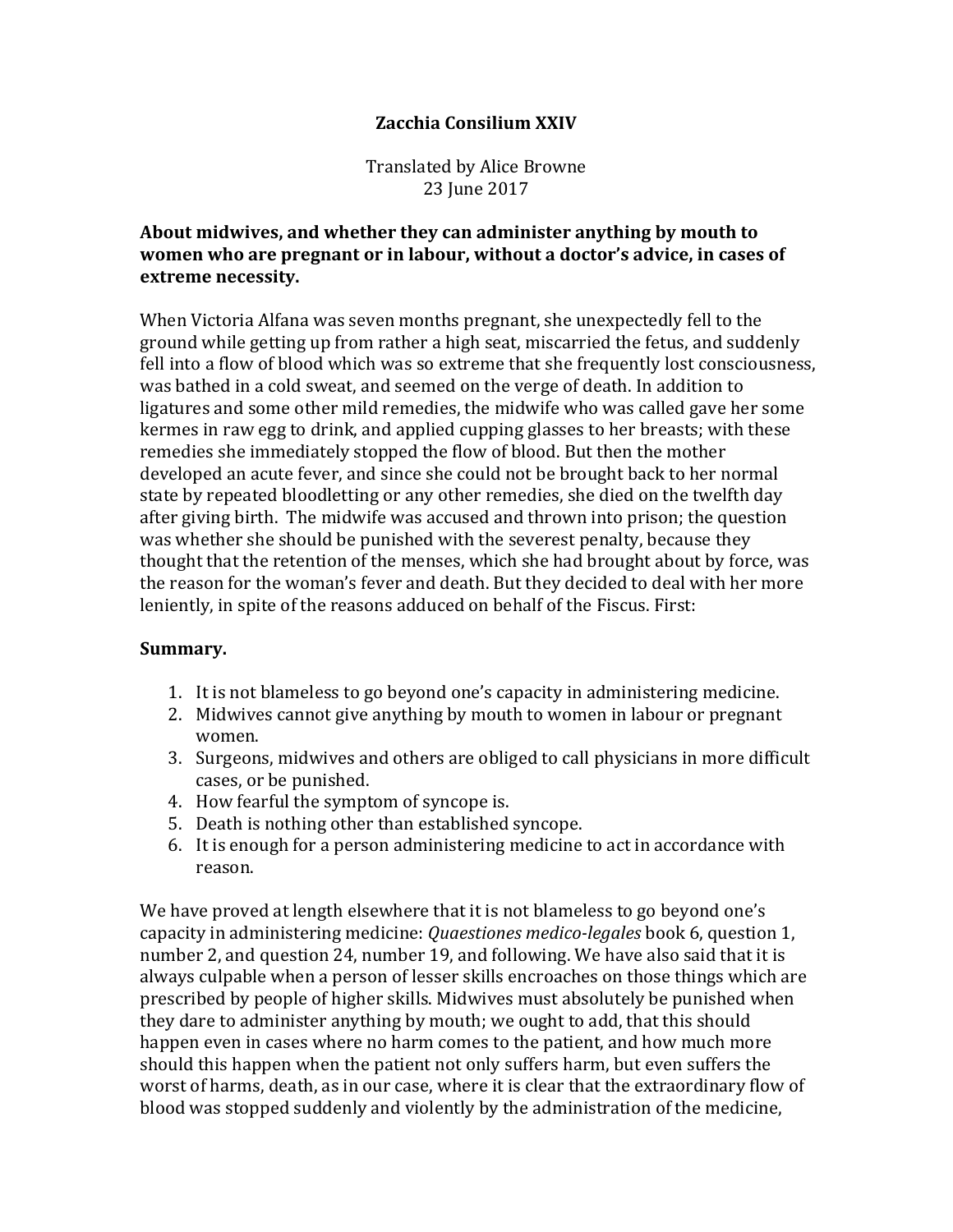with its great contracting power, and so an acute fever was kindled, followed soon after by sudden death. So the rashness of this midwife should be punished severely, as the patient certainly perished as a result of her rashness.

Second: this midwife seems all the more deserving of punishment because she was hasty and bold and did not call a doctor. This is not only the rule for midwives, but even for surgeons (unless they are also physicians), who are far more expert in the art of medicine than midwives: they are constrained to this by their oath, and their licence to administer medicine has the limitation that they are obliged to call a physician in harder cases where a physician's skill is required. So how much more shall we say that midwives are obliged to do this, when they have no ability to administer medicine, but are rash and hasty, and do everything improvisationally [per accidens], without applying any rule.

This is all the truer in our case, for this was not a simple birth. It was induced violently, by an external cause, that is, the fall; for that reason it required the care of a physician, and a person of more skill, since it was a miscarriage, accompanied by a violent flow of blood, and besides, there was bruising of the parts as a result of the fall, so even if it seemed necessary to restrain the rapid flow of blood, it was no less necessary to consider the ailments that were present and that might develop, as well as the bruising of the parts. Tumours, inflammations, and damage to the bruised parts, as well as other things of the kind, needed to be prevented, and for this reason it was wrong to make so much of even copious bleeding, because this could be a remedy and preventive for the ailments which are to be feared in this situation. So it was wrong to suppress the bleeding so suddenly and violently, even if the woman was losing consciousness from it, for she could have been helped in other ways; or if it was necessary to restrain the bleeding, it could have been done gently and gradually, in the way that a physician would have done it. But these things were beyond the midwife's capacity; so, with the inborn rashness of women, she set her hand to administering medicine, spurning any advice from doctors, and with the highest degree of culpability took the sick woman from us.

This midwife appears all the more culpable, because even though the servants were busy fetching the doctors, she did not wait for them to arrive, but she gave the kermes powder with raw egg to the mother, who was reluctant, even though other women and the maidservants were urging her to take it, and also, which is much more serious, applied the cupping glasses to her breasts. The mother herself did not want to take anything until the doctor, who she trusted greatly, arrived and agreed to it; but finally she took it, after the midwife urged her to, and promised it would certainly restore her health. Although she recovered her strength for a while after taking it, and said herself that it had restored her health, soon afterwards she and those with her realised that the powder and the application of the cupping glasses had induced a powerful and acute fever. After only an hour or two, or even less, her purgative bleeding completely stopped, and the mother, shuddering, felt her whole body afflicted with intense heat, as if she was being thrown into a furnace; she herself insisted on this description. Undoubtedly the reason for this is that the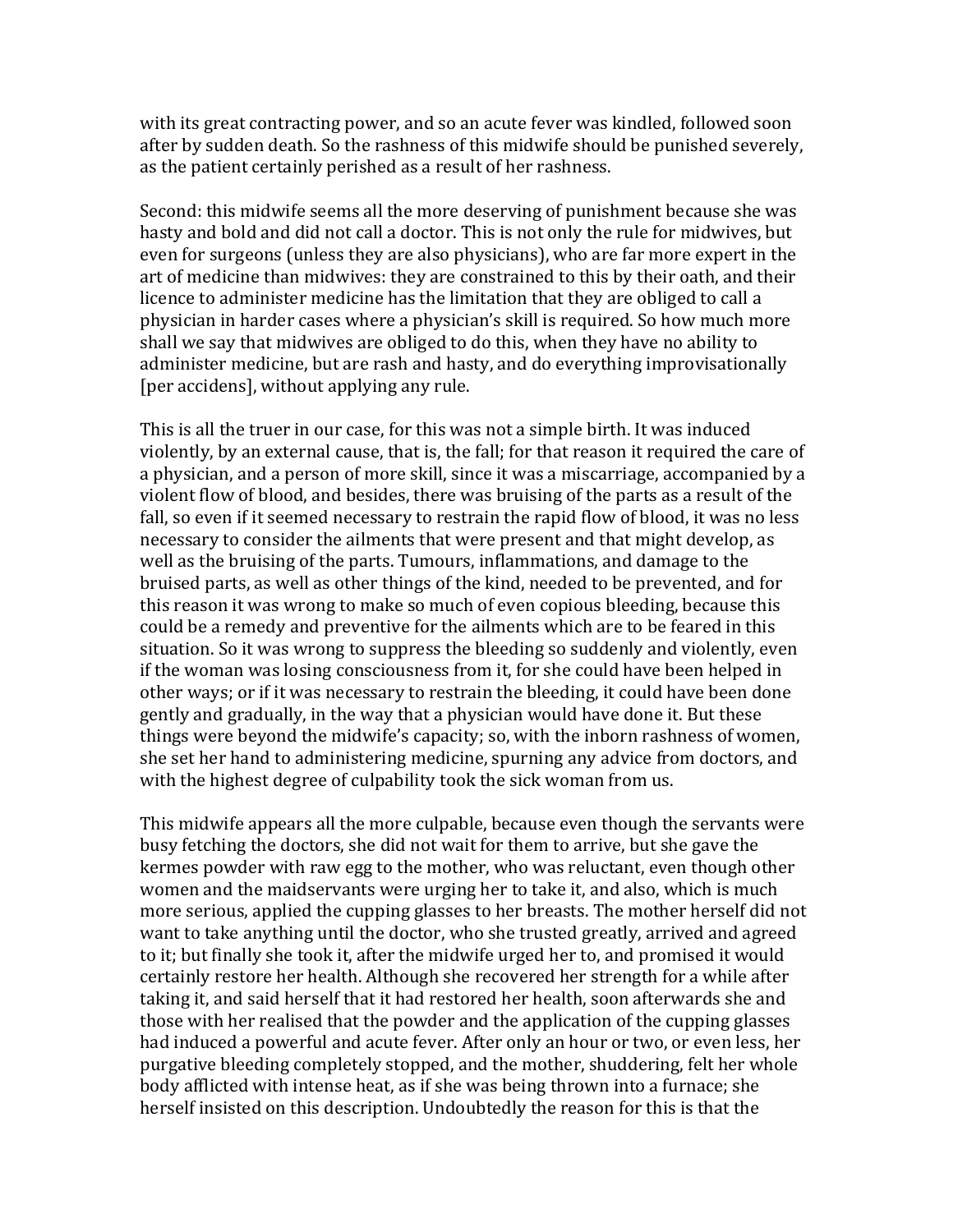violent retention of the blood caused a preternatural heat, and an acute fever, which ended in her death. It caused inflammation in the bruised internal parts, which that bleeding was the best remedy for, even though it was violent, as we have said, and as is clear from what followed, because stopping the flow of blood immediately induced inflammation there.

But even if we grant, as the other side says, that midwives are allowed to give some common medicines by mouth to women in labour and other women, and granted that there is no culpability in this act, yet it has to be said that the application of the cupping glasses was excessively rash. The midwife could not have understood what aspects of the case could allow or forbid the application of the cupping glasses, because this is a major, extreme, and violent remedy, which even the wisest and most perspicacious doctor would only have used in great and urgent necessity, and with extreme caution. There is always a danger that the sudden, violent restraint of bleeding will cause exactly the effects that happened to this mother: that is, acute fever, internal inflammation, and even sudden and unexpected death. Therefore it seems as if the midwife should be punished with the utmost severity, as an example, to restrain the rashness of other common women, which is so harmful to the human race. 

However, despite these arguments, I have decided it is more in accordance with justice to treat this woman more leniently. First, because the situation was critical, and demanded immediate and timely help. If there had been any delay, and she had waited for the doctor who had been called, the mother would certainly have breathed her last, as she was losing consciousness, and was bathed in cold, thin sweat, as is usual in people who are very close to death. She had experienced a violent syncope, which is such a serious symptom that it can kill immediately, because a powerful syncope precedes every death, and death never occurs without syncope, so that death is nothing other than an established syncope, since this is the dissolution of the bond of nature, as Aretaeus says, *Acutorum [De causis et signis acutorum morborum]* book 2, chapter 3. Therefore, who is so irrational as not to allow a woman with a lot of obstetric experience to try something in such a case? Even if the mother was certainly bound to die of these remedies, the midwife was able to delay death, which is greatly preferable to dying suddenly, for both body and soul. It is clear that the mother was on the verge of dying suddenly, for she was showing all the signs of imminent death: that is, loss of consciousness, dissolution of forces, chilling of the body, thin, cold sweating around the head, and the pallor of death, all of which appear when the soul is leaving the body.

But there is all the more reason for us to say it was lawful for this midwife to use these remedies, because they were all very well known, widely used, and safe. In regard to administering the kermes, we all know that midwives use it everywhere every day, and even without a midwife's advice pregnant women use it on their own when they are afraid of miscarriage, to inhibit menstrual flow and to strengthen and retain the fetus; it is considered extremely efficacious for this, and has no quality